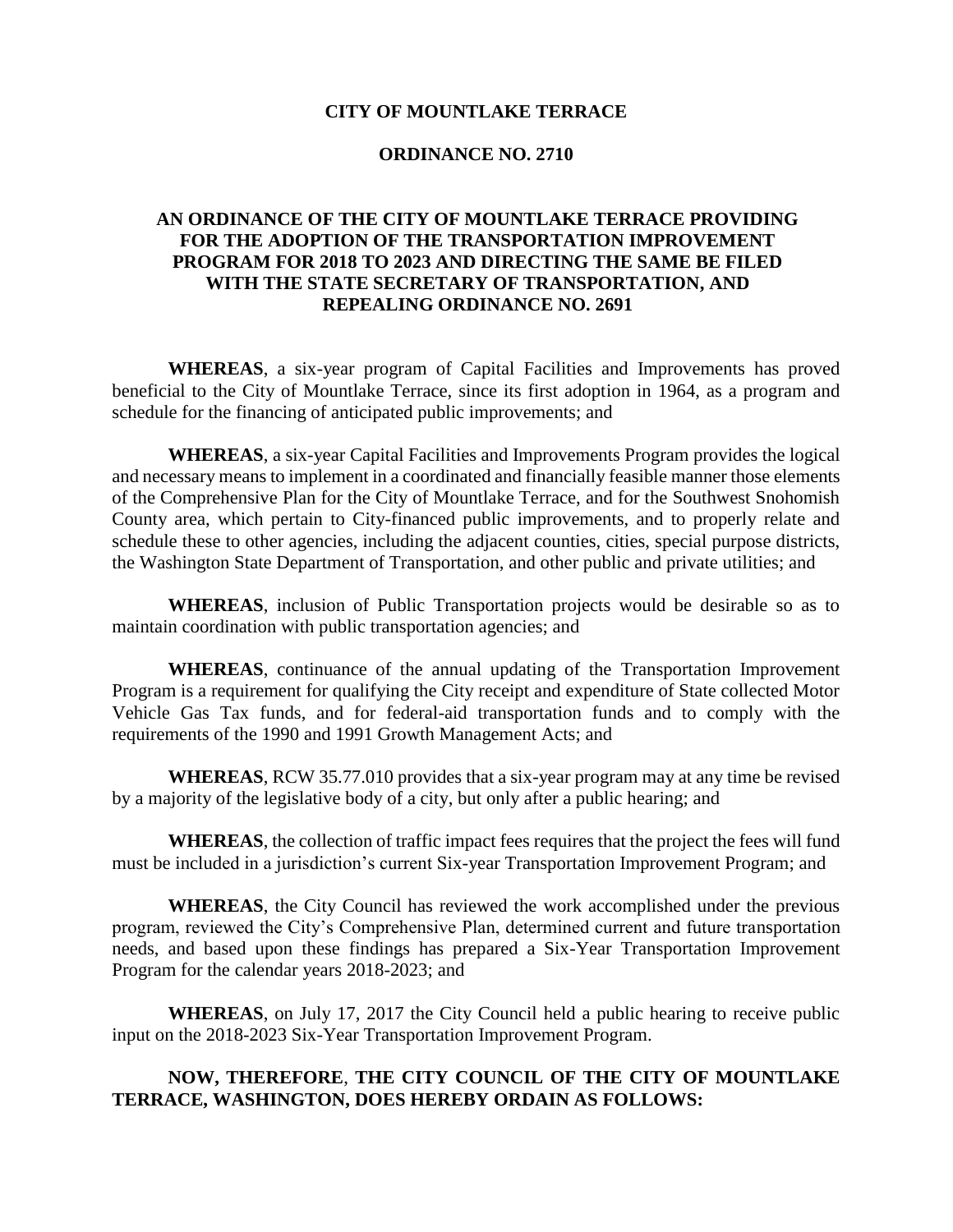Section 1. Program Adoption. The City Council of the City of Mountlake Terrace approves and adopts a revised Transportation Improvement Program for the years 2018 to 2023 with the following schedules of improvements, attached hereto as "Exhibit A" and incorporated by reference as though fully set forth, to be financed in the manner as shown: Exhibit A. Revised Transportation Improvement Program (TIP), 2018 – 2023. (On file in the City Clerk's office).

**Section 2.** Schedule. This schedule shall be reviewed, and the Program shall be revised to the extent deemed necessary, to conform to anticipated needs and availability of funding at that time.

**Section 3. Filing of Program.** Pursuant to RCW 35.77.010, the Engineering Services Department is hereby authorized and directed to file a copy of this Ordinance, together with Exhibit A attached hereto, with the State Secretary of Transportation.

Section 4. Repealer. Ordinance No. 2691 of the City of Mountlake Terrace is hereby repealed.

Section 5. Conflict. All ordinances, and parts of ordinances of the City of Mountlake Terrace in conflict herewith, be and the same are hereby repealed.

Section 6. Severability. If any section, sentence, clause or phrase of this Ordinance shall be held to be invalid or unconstitutional by a court of competent jurisdiction, such invalidity or unconstitutionality shall not affect the validity or constitutionality of any section, sentence, clause or phrase of this Ordinance.

**Section 7. Publication and Summary.** This Ordinance or summary thereof consisting of the title shall be published in the official newspaper of the City.

Section 8. Effective Date. This Ordinance shall be in full force and effect five (5) days after publication of the summary consisting of the title.

PASSED by the City Council of the City of Mountlake Terrace this 17<sup>th</sup> day of July, 2017, and signed in authentication of its passage this  $17<sup>th</sup>$  day of July, 2017.

ATTEST: **City Clerk** APPROVED AS TO FORM: Gregory G/Schrag, City Attorney